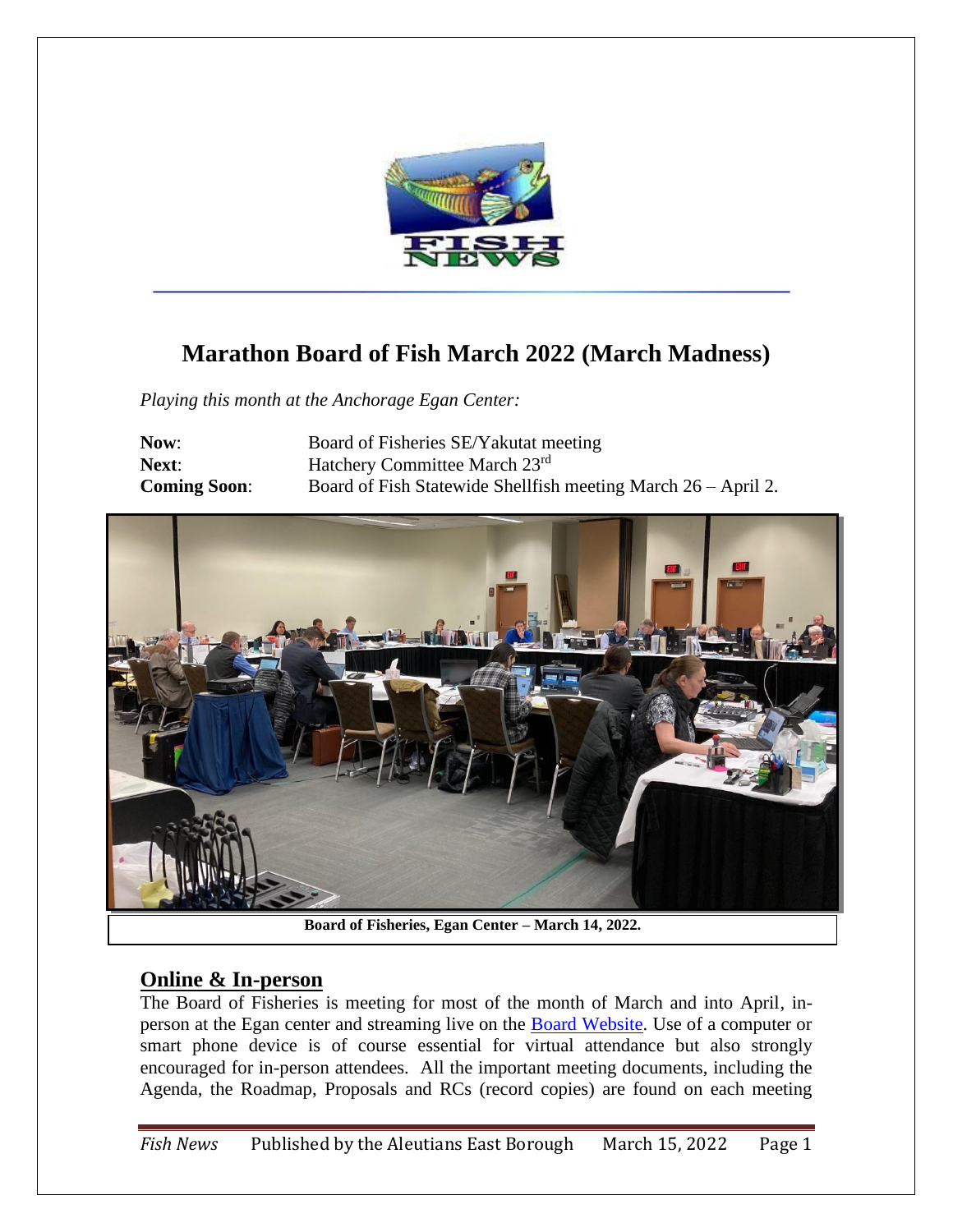webpage. Few if any Proposals Books are published as hard copies anymore and meeting materials are increasingly accessed online through the internet. As the Board of Fisheries moves towards paperless, you no longer need to submit multiple paper copies to get an RC on the table. Comments and RCs are now submitted by email to [dfg.bof.comments@alaska.gov.](mailto:dfg.bof.comments@alaska.gov) Limited paper copies of essential documents are still available at the back of the meeting room.

This year, online registration is said to be required for attendees of Board of Fisheries meetings. Registration helps to inform attendees of the inherent risks associated with Covid at the in-person meeting. It is also used to give attendees a chance to sign-up to give testimony at the meeting. The form to register and meeting documents are found on the meeting webpage for each particular meeting through the [Meetings List page.](http://www.adfg.alaska.gov/index.cfm?adfg=fisheriesboard.meetinginfo) Attendees that register online will receive an identification badge for that meeting. Attendees can also sign up to testify in-person at the meeting on the first day until 2PM.



**Badge Table at Southeast/Yakutat Board of Fish meeting, 4th day.**

### **Public Testimony**

For the Statewide Shellfish meeting that many AEB residents are interested in, in-person public testimony will begin the afternoon of the first day, Saturday March 26<sup>th</sup> and run until everyone signed up has had a chance to speak. If you register online you can mark your preference for the block of time in the first days of the meeting when you would like to testify. Each member of the public is afforded 3 minutes to speak on the record to the Board. Advisory Committees (ACs) are given 10 minutes to report to the Board.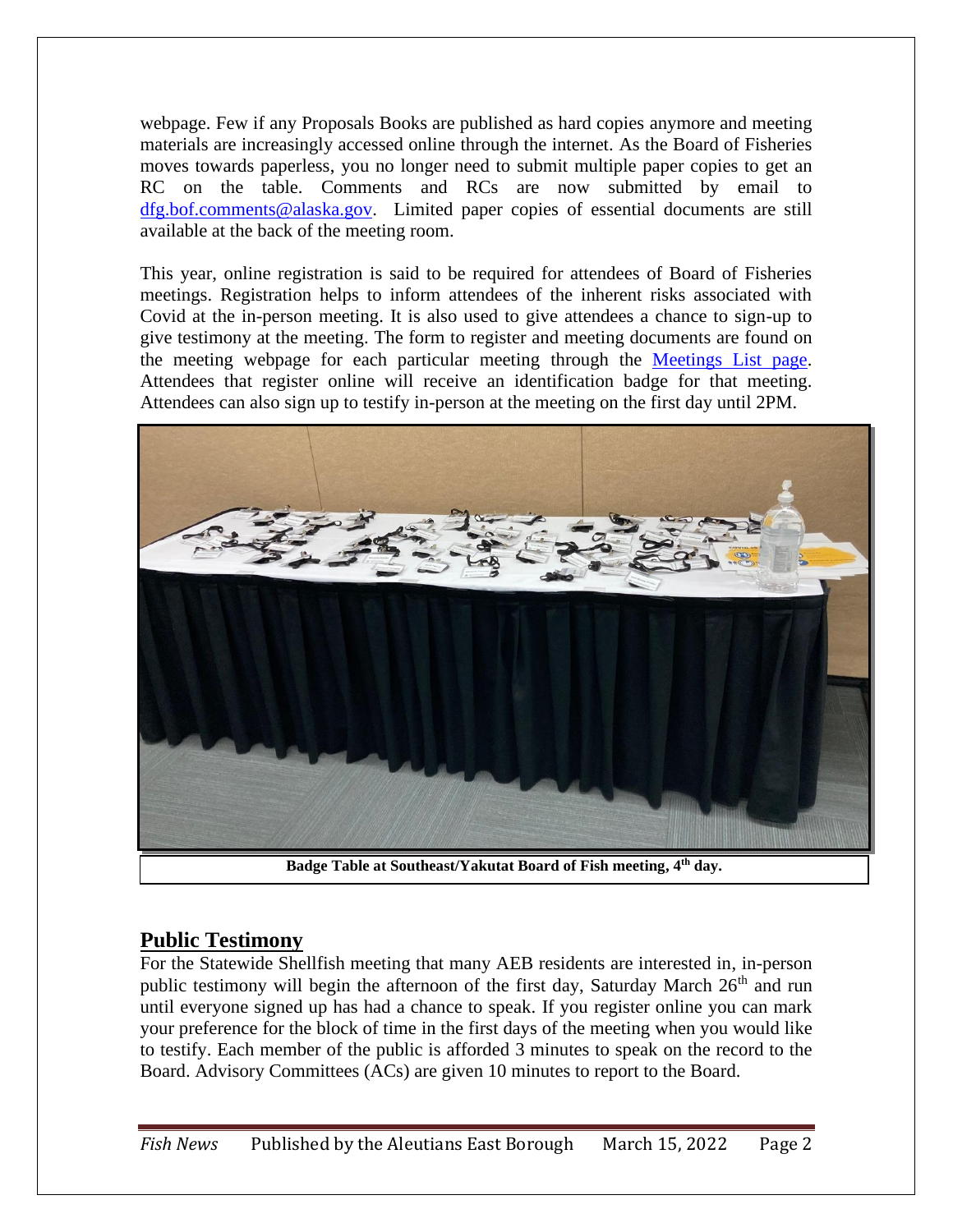Public testimony at the ongoing Southeast/Yakutat Finfish meeting is being run different than regular meetings.

- The Board has been allowing remote testimony from select ADFG sites in Southeast Alaska.
- Public testimony has been taken at different times during the SE/Yakutat meeting.

These changes for the SE/Yakutat meeting only are to accommodate conflicts for SE fishers due to the change in venue and meeting dates.

The Board of Fisheries uses a Committee of the Whole process to review groups of proposals before Board deliberation, allowing for additional in-person public input. At the Statewide Shellfish meeting, many AEB attendees will want to participate in Committee of the Whole Group 3 for commercial crab proposals and most AEB inperson attendees will want to participate in the Group 4 Salmon proposals Committee of the Whole.

### **Meeting Documents Found Online**

RCs are numbered and are part of the official record of all Board meetings. RC2 is always the ADF&G Staff Comments on proposals to be considered at the meeting. RC3 is comprised of the written reports and oral presentations on pertinent subjects for the meeting. Written comments submitted during the meeting are assigned an RC number and posted on the website. Public comments and AC comments submitted by the on-time comment deadline are also filed to the meeting webpage. The Roadmap for the meeting lists the groups of proposals and the order to be taken up by each Committee of the Whole and for Board Deliberations. The Agenda provides an estimated timeline for reports and group of proposals. All meeting documents and an audio recording for each meeting is archived and available to the public, from the current meeting and going back to the 2003 October Work Session - available through the [Meeting List page.](http://www.adfg.alaska.gov/index.cfm?adfg=fisheriesboard.meetinginfo)

## **Proposals of Interest to AEB Residents**

Salmon [Proposal 282](http://www.adfg.alaska.gov/static-f/regulations/regprocess/fisheriesboard/pdfs/2021-2022/proposals/282.pdf) would cut fishing time in the Dolgoi Area and the Shumagin Islands Section of the South Alaska Peninsula area by around  $50\%$  beginning June  $15<sup>th</sup>$ , unless the Chignik early run is expected to meet minimum escapement. Proposal 282 is an out-of-cycle proposal developed from an agenda change request (ACR 7) submitted by a Chignik resident and accepted by the Board by a vote of 4-2 at the October Work Session.

Commercial crab proposals:

- [Proposal 261,](http://www.adfg.alaska.gov/static-f/regulations/regprocess/fisheriesboard/pdfs/2021-2022/proposals/261.pdf) use of a ropeless system with submerged buoy in the Dungeness crab fishery
- Proposals  $264 \& 265$  $264 \& 265$  operating Dungeness crab pots once every 14 days
- Proposal  $\frac{267}{268}$  establishing a South Pen Dungeness pot limit, and
- Proposals [268](http://www.adfg.alaska.gov/static-f/regulations/regprocess/fisheriesboard/pdfs/2021-2022/proposals/268.pdf) & [269](http://www.adfg.alaska.gov/static-f/regulations/regprocess/fisheriesboard/pdfs/2021-2022/proposals/269.pdf) Tanner crab harvest strategy for Kodiak, Chignik and South Peninsula